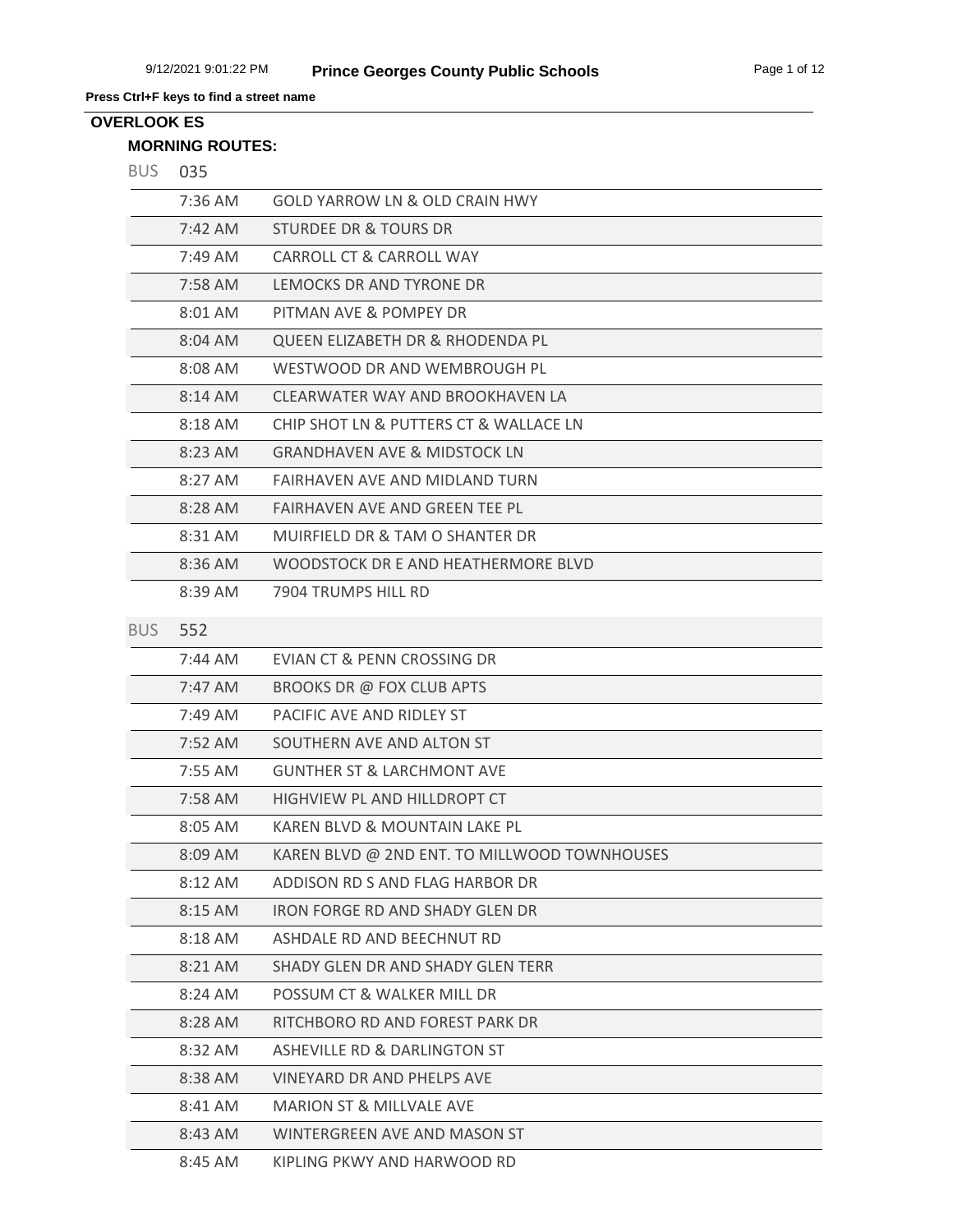|            | 8:48 AM           | <b>GATEWAY BLVD &amp; MASON ST</b>                   |
|------------|-------------------|------------------------------------------------------|
|            | 8:50 AM           | IDEAL CHILD CARE DAYCARE - 6809 DISTRICT HGTS PKWY   |
|            | 8:53 AM           | <b>BLAZER DR AND FOSTER ST</b>                       |
| <b>BUS</b> | 560               |                                                      |
|            | $7:31$ AM         | SUITLAND RD AND MCKELDIN DR                          |
|            | $7:36$ AM         | AUTH WAY & CAPITAL GATEWAY DR & TELFAIR BLVD         |
|            | $7:38$ AM         | AUTH WAY @ METROPLACE TOWN CTR PARKING ENT           |
|            | $7:41$ AM         | <b>AUTH RD &amp; CLACTON AVE</b>                     |
|            | 7:50 AM           | FOREST PINES DR & IMPERIAL OAKS LN                   |
|            | $7:52 \text{ AM}$ | CRYSTAL OAKS LN & HIGH HOLLY CT & WINDING WATERS TER |
|            | 7:57 AM           | DEER MEADOW LN & FOX MEADOW WAY                      |
|            | 8:03 AM           | WESTPHALIA RD AND VALLEY FOREST DR                   |
|            | 8:08 AM           | CHESTER GROVE CT & CHESTER GROVE RD                  |
|            | 8:13 AM           | CHAVEZ LA AT THE CIRCLE                              |
|            | $8:16$ AM         | WALTERS LA AND KEYSTONE MANOR DR                     |
|            | 8:21 AM           | CEDAR POST DR & REGENCY PKWY & ROSE CREST LN         |
|            | 8:25 AM           | SOUTH HIL MAR CIR AND HIL MAR DR                     |
|            | 8:29 AM           | REGENCY PKWY & ROCK QUARRY TER & STONEY MEADOWS DR   |
|            | 8:31 AM           | REGENCY PKWY & IMPERIAL GARDENS DR                   |
|            | 8:34 AM           | KINGSWOOD DR AND PONDERAY ST                         |
|            | 8:37 AM           | BELGREEN ST AND WOOD CREEK DR                        |
|            | 8:41 AM           | EAST AVE AND EAST PL                                 |
|            | 8:45 AM           | BROOKS DR & SUSSEX SQUARE APTS DR @ CROSS WALK       |
|            | 8:47 AM           | LAKEWOOD ST AND HOLLY SPRING ST                      |
|            | 8:53 AM           | WHITHALL SQUARE APTS @ POOL (2)                      |
|            | 8:57 AM           | <b>FAIRHILL DR &amp; GREEN VALLEY DR</b>             |
| <b>BUS</b> | 682               |                                                      |
|            | 7:42 AM           | AMERICAN WAY & NATIONAL HARBOR BLVD                  |
|            | 7:49 AM           | 7911 INDIAN HWY BRANCH RD                            |
|            | 7:54 AM           | BELLA VISTA TER & POTOMAC VALLEY DR                  |
|            | 7:59 AM           | EL CAMINO WAY & OXON HILL RD                         |
|            | 8:06 AM           | 9906 OLD FORT RD                                     |
|            | 8:12 AM           | PALMER RD AND POTOMAC HGTS DR @ METRO STOP-TOP       |
|            | 8:13 AM           | DEVON HILLS DR & PALMER RD                           |
|            | 8:17 AM           | <b>HART RD &amp; MURRAY HILL DR</b>                  |
|            | 8:20 AM           | CIRCLE DR E & WHITE OAK DR                           |
|            | 8:27 AM           | JAFFREY RD & PIERMONT DR                             |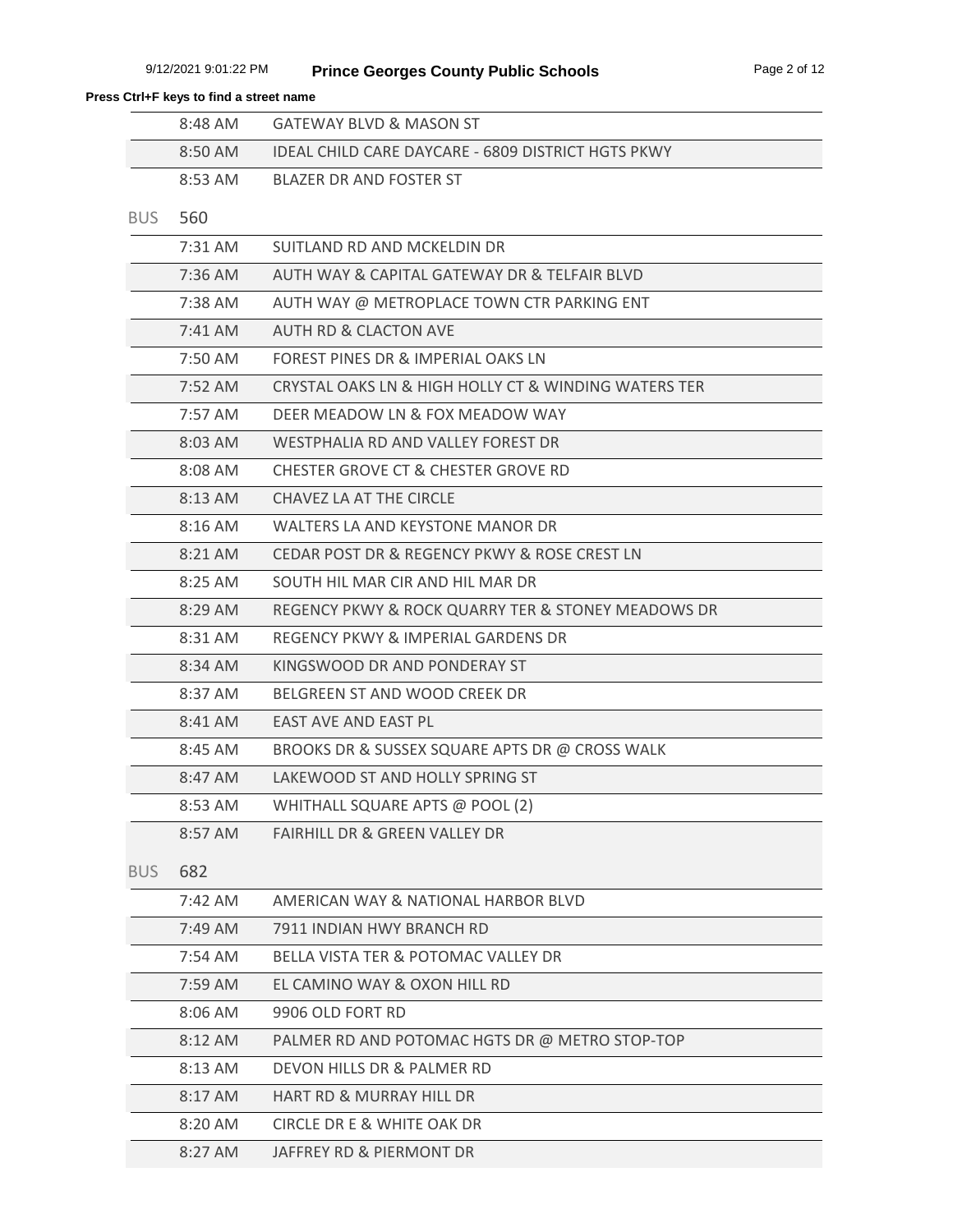|            | 8:31 AM   | JAYWICK AVE & LUMAR DR                                |
|------------|-----------|-------------------------------------------------------|
|            | 8:34 AM   | <b>GRANGE HALL DR AND HENSON VALLEY WAY</b>           |
|            | 8:39 AM   | CARYHURST DR AND BUCKLAND DR                          |
|            | 8:44 AM   | BRINKLEY RD & BRINKLEY HOUSE APTS DRIVEWAY @ CROSSWAK |
|            | 8:48 AM   | BRINKLEY RD & HUNTCREST CONDOMINIUMS DRIVE            |
|            | 8:50 AM   | BRINKLEY RD & BREEZY HILL TERR                        |
|            | 8:52 AM   | CORNING AVE & EVERHART PL                             |
| <b>BUS</b> | 695       |                                                       |
|            | 8:25 AM   | PINTA ST & PLATA ST                                   |
|            | 8:27 AM   | ANAIO CT & PLATA ST                                   |
|            | 8:29 AM   | OLD BRANCH AVE AND BARNWOOD DR                        |
|            | 8:33 AM   | ALAN DR & PINEWOOD DR & STEPHEN DECATUR MS DRIVEWAY   |
|            | 8:34 AM   | KIRBY RD AND RAMBLEWOOD AVE                           |
|            | 8:37 AM   | 7700 TEMPLE HILL RD                                   |
|            | 8:40 AM   | ALLENTOWN RD & KAREN ANNE DR                          |
|            | 8:42 AM   | ALLENTOWN RD & NAPOLI RD                              |
|            | 8:43 AM   | 5501 BRINKLEY RD                                      |
|            | 8:47 AM   | NORTHAM RD & SUMMERHILL RD                            |
|            | 8:49 AM   | FARMER PL & SOUTHFIELD RD                             |
|            | 8:53 AM   | CAPTAIN WENDELL PRUITT WAY & COPPERVILLE WAY          |
|            | 8:57 AM   | BRINKLEY RD & LUJEAN LN                               |
|            | 8:59 AM   | CEDELL PL & OLD TEMPLE HILL RD & TEMPLE HILL RD       |
|            | $9:02$ AM | COLONIAL DR & MIDDLETON LN                            |
|            | $9:03$ AM | DALTON ST & MIDDLETON LN                              |
|            | 9:07 AM   | KEPPLER PL & KEPPLER RD                               |
|            | $9:15$ AM | LEISURE DR & RANGER AVE                               |
|            | $9:20$ AM | APPLE ORCHARD LA AND APPLEGATE LA                     |
| <b>BUS</b> | 816       |                                                       |
|            | 8:03 AM   | 15910 BALD EAGLE SCHOOL RD                            |
|            | 8:09 AM   | 14200 MOLLY BERRY RD                                  |
|            | 8:18 AM   | 10805 CROSS ROAD TRL                                  |
|            | 8:28 AM   | CHADDS FORD DR & CHADSEY LN & PULASKI RD              |
|            | 8:34 AM   | BRINTON WAY & BRINTON WAY - BY POND                   |
|            | 8:42 AM   | NANJEMOY DR & OWINGS AVE                              |
|            | 8:47 AM   | <b>6509 FLORAL PARK RD</b>                            |
|            | 8:53 AM   | <b>OWENS WAY &amp; RISON DR</b>                       |
|            | 8:58 AM   | CRESTWOOD AVE S & CRESTWOOD TURN                      |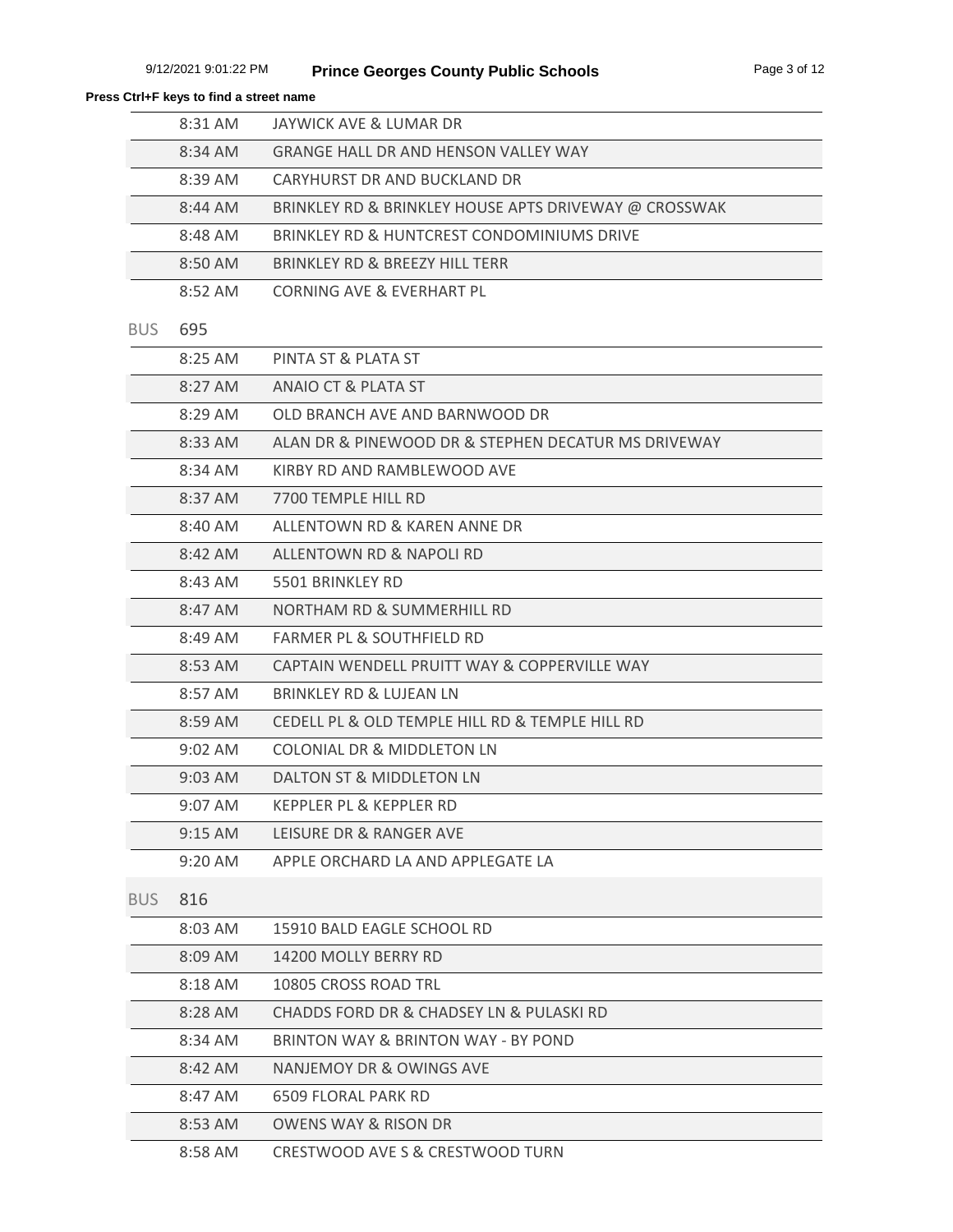|            | $9:06$ AM         | 8707 KITTAMA DR                                  |
|------------|-------------------|--------------------------------------------------|
| <b>BUS</b> | 838               |                                                  |
|            | 7:35 AM           | 11009 OLD MARLBORO PIKE                          |
|            | $7:37$ AM         | <b>CHARLES HILL BLVD &amp; TROTTERS GLEN DR</b>  |
|            | 7:40 AM           | FATHER THOMAS TRL AND THOMAS SIM LEE TERR        |
|            | $7:46$ AM         | MEADOW LARK AVE & SOUEID ST                      |
|            | 7:50 AM           | ARETHUSA LN & PERRYWOOD RD                       |
|            | $7:52 \text{ AM}$ | LADYSLIPPER LN & PURPLE AVENS AVE                |
|            | 7:58 AM           | 7711 WOODYARD RD                                 |
|            | 8:00 AM           | LANTERN LA AND GREEN ST                          |
|            | 8:02 AM           | 7708 OLD ALEXANDRIA FERRY RD                     |
|            | 8:05 AM           | FRIENDSHIP RD AND EAST CLINTON ST                |
|            | 8:11 AM           | CANBERRA DR @ GOLDFIELD PL                       |
|            | 8:15 AM           | 9403 DANGERFIELD RD                              |
|            | $8:20$ AM         | STUART LA AND BUTTON BUSH CT                     |
|            | 8:23 AM           | MOUNT AUBURN DR & RAINTREE WAY & SUMMIT CREEK RD |
|            | 8:28 AM           | COLORADO ST & PURPLE LILAC LN & SAND CHERRY WAY  |
|            | 8:31 AM           | DANFORD DR & KEYSTONE AVE                        |
|            | 8:32 AM           | BROOKE JANE DR & PENNY AVE                       |
|            | 8:38 AM           | BIRCHVIEW DR & BONIWOOD TURN                     |
|            | 8:43 AM           | <b>SPELL RD &amp; SPYRI DR</b>                   |
|            | 8:48 AM           | <b>GWYNNDALE DR AND GWYNNDALE PL</b>             |
| BUS.       | 907               |                                                  |
|            | $7:51$ AM         | <b>BUCHANAN DR &amp; FILLMORE RD</b>             |
|            | 7:55 AM           | <b>CEDAR RD &amp; PISCATAWAY DR</b>              |
|            | 7:57 AM           | <b>COLDWATER DR &amp; PENDLETON ST</b>           |
|            | 8:02 AM           | <b>CALVERT LN &amp; WARBURTON DR</b>             |
|            | 8:04 AM           | FORT WASHINGTON RD & OLD FORT RD                 |
|            | 8:05 AM           | FORT WASHINGTON RD & GLASGOW CT & GLASGOW WAY    |
|            | 8:07 AM           | <b>ASBURY DR &amp; E TANTALLON DR</b>            |
|            | 8:11 AM           | FORT WASHINGTON RD & LOURDES DR                  |
|            | 8:13 AM           | AUTUMNWOOD LN & SERO ESTATES DR                  |
|            | 8:17 AM           | FORT WASHINGTON RD & KIMBERLY WOODS LN           |
|            | 8:18 AM           | <b>BATTERSEA LN &amp; FREEDOM LN</b>             |
|            | 8:23 AM           | <b>GUNPOWDER DR &amp; OLD DRUMMER BOY LN</b>     |
|            | 8:25 AM           | <b>GUNPOWDER DR &amp; N STAR DR</b>              |
|            | 8:28 AM           | CLEAR CREEK DR & JOMAR DR                        |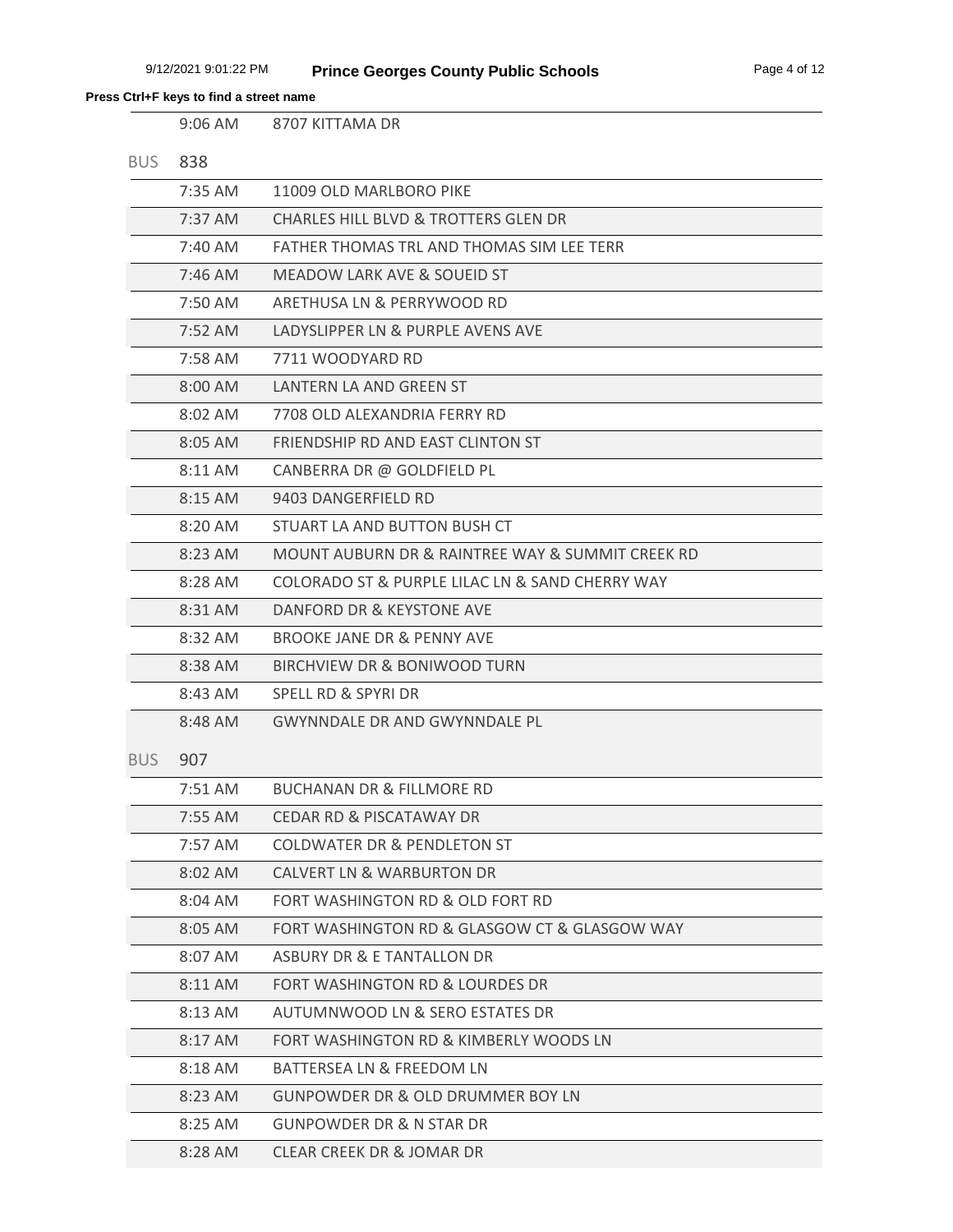|            | 8:43 AM          | OAKLAWN RD AND JOLLY LA                       |
|------------|------------------|-----------------------------------------------|
|            | 8:47 AM          | ARDEN LN & GIBBONS DR                         |
|            | 8:49 AM          | ALLENTOWN RD & PATS LN                        |
| <b>BUS</b> | 908              |                                               |
|            | $7:42$ AM        | CATHERINE FRAN DR & SHANNA DR                 |
|            | 7:50 AM          | EMILY CT & HENRIETTA DR & JENNIFER DR         |
|            | 7:56 AM          | CHATSWORTH DR & SAINT JAMES CT                |
|            | 8:01 AM          | DERBYSHIRE WAY & HORIZON VIEW PL              |
|            | 8:02 AM          | BEALLE HILL RD AND ALHAMBRA AVE               |
|            | 8:06 AM          | BRAEMAR CT AND CARLEE CT                      |
|            | 8:12 AM          | MEDINAH RIDGE RD AND SAINT MARYS VIEW         |
|            | 8:18 AM          | KIDDER RD AND PISCATAWAY LANDING DR           |
|            | 8:23 AM          | MARY CATHERINE DR AND ACCOLADE DR             |
|            | 8:30 AM          | MARY BETH BLVD & SIR WOODBURN WAY             |
|            | 8:35 AM          | <b>GEENA NICOLE DR AND ETHAN THOMAS DR</b>    |
|            | 8:37 AM          | STEED RD & STONEY HARBOR DR                   |
|            | 8:44 AM          | TEMPLE HILL RD AND SALIMA ST                  |
|            | 8:46 AM          | NATAHALA DR & SANTEETLAH RD                   |
| <b>BUS</b> | H <sub>0</sub> 7 |                                               |
|            | 7:59 AM          | OTTAWA ST & TERRELL AVE                       |
|            | 8:01 AM          | <b>BLACK HAWK DR &amp; WOODLAND DR</b>        |
|            | 8:05 AM          | <b>IRVINGTON ST &amp; MAURY AVE</b>           |
|            | 8:08 AM          | SOUTHVIEW DR & 1200 BLOCK SOUTHVIEW DR        |
|            | 8:12 AM          | <b>CALAIS ST &amp; WHEELER RD</b>             |
|            | 8:15 AM          | <b>NORLINDA AVE &amp; OWENS RD</b>            |
|            | 8:19 AM          | ALICE AVE & VIRGINIA LN                       |
|            | 8:22 AM          | ABBOTT DR & WHEELER RD                        |
|            | 8:24 AM          | 19TH AVE & COLEBROOKE DR                      |
|            | 8:29 AM          | OXON RUN DR & ANVIL LN                        |
|            | 8:33 AM          | 27TH AVE & CATSKILL ST                        |
|            | 8:34 AM          | 3200 CURTIS DR @ TOP OF THE HILL APTS         |
|            | 8:36 AM          | 29TH PL & FAIRLAWN ST                         |
|            | 8:38 AM          | 26TH AVE & KEATING ST & LYONS ST              |
|            | 8:41 AM          | 23RD PKWY @ IVERSON TOWERS @ ANTON HOUSE APTS |
|            | 8:42 AM          | <b>BEAUMONT ST &amp; RALEIGH RD</b>           |
|            | 8:46 AM          | <b>KERNAL LN &amp; N BARNABY LN</b>           |
|            | 8:48 AM          | HAGAN RD AND LESLIE AVE(DONT CROSS STUDENTS)  |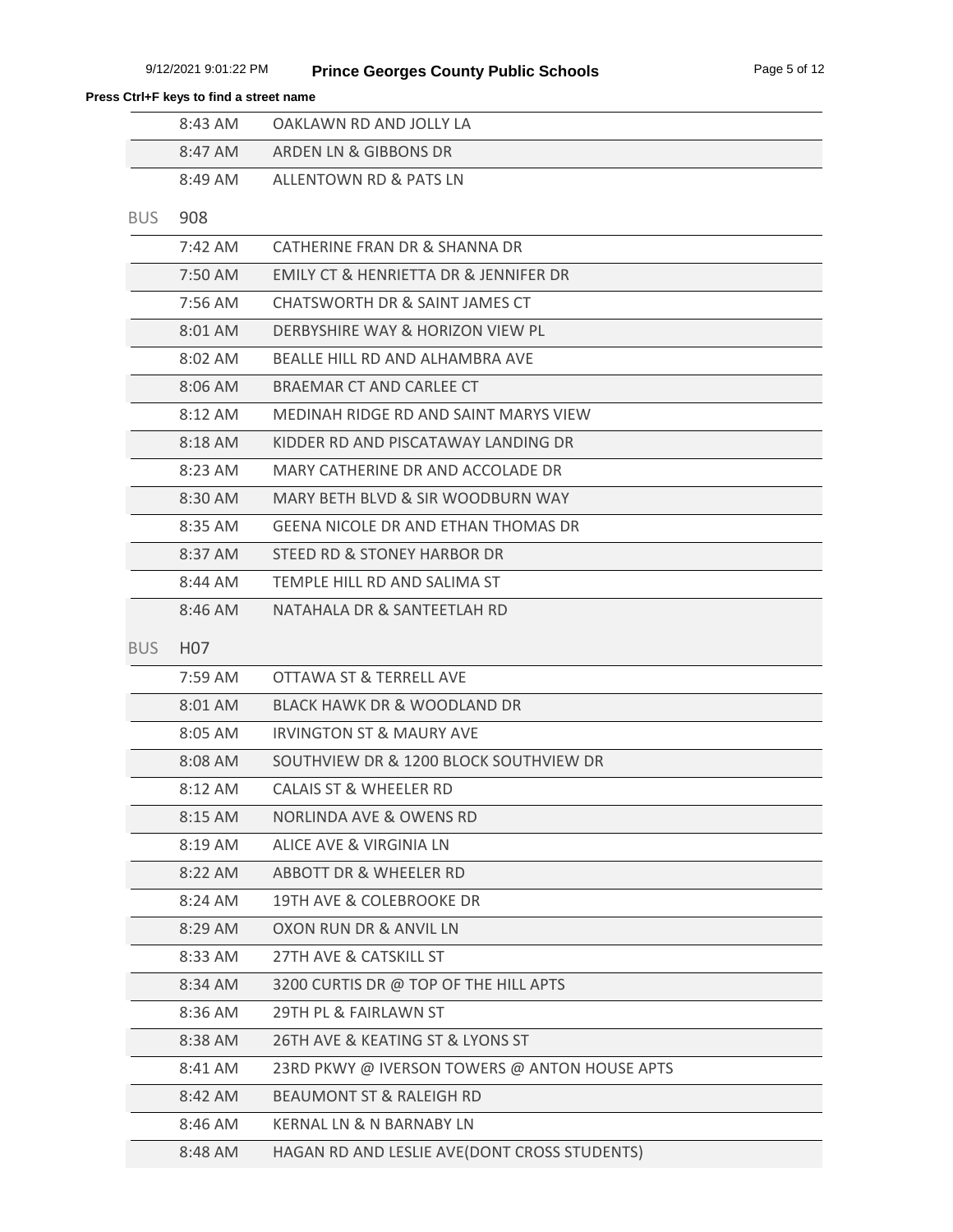8:54 AM SAINT BARNABAS RD & WILKINSON DR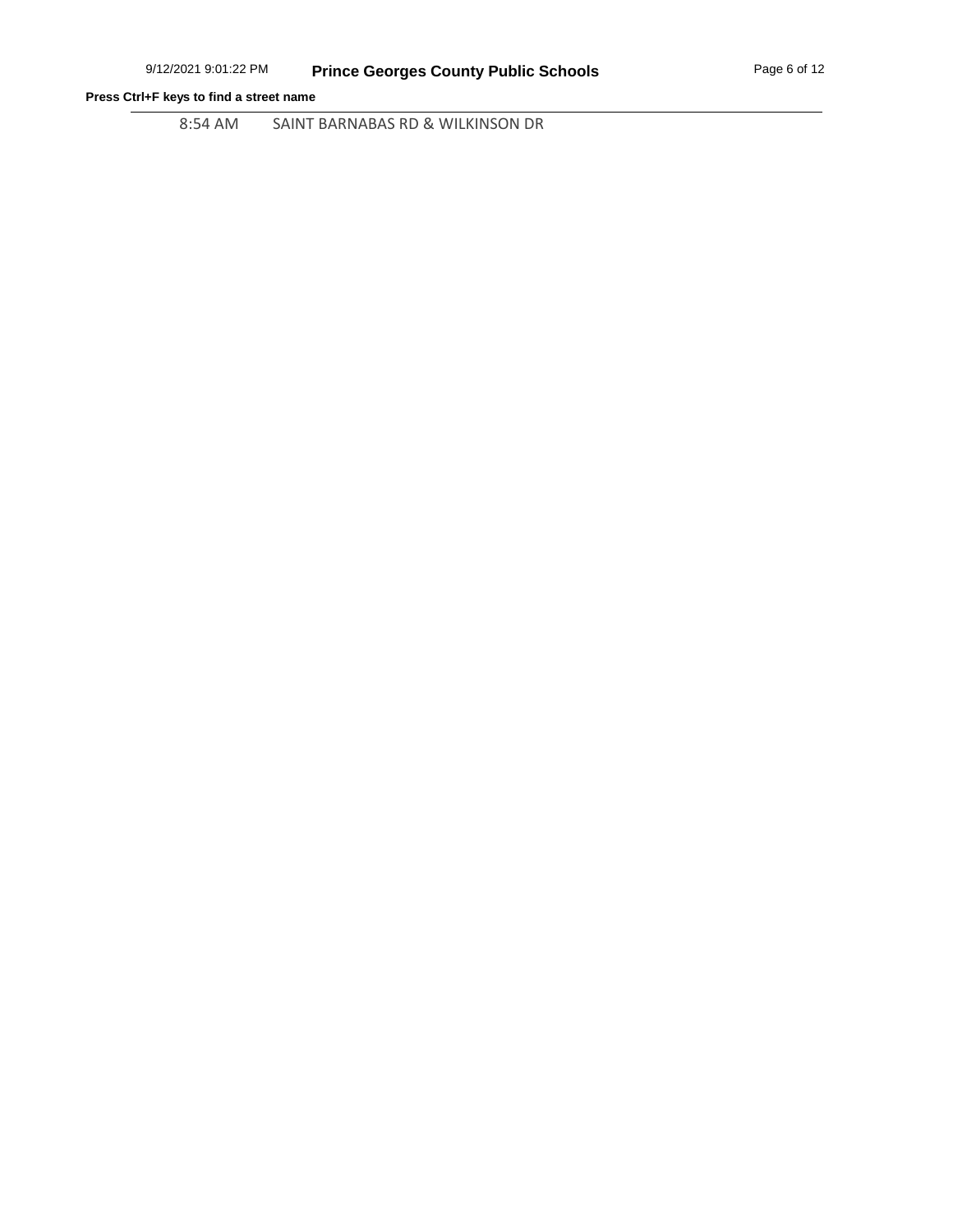# **AFTERNOON ROUTES: OVERLOOK ES**

| <b>BUS</b> | 035                 |                                              |
|------------|---------------------|----------------------------------------------|
|            | 4:09 PM             | <b>GOLD YARROW LN &amp; OLD CRAIN HWY</b>    |
|            | 4:14 PM             | <b>STURDEE DR &amp; TOURS DR</b>             |
|            | 4:19 PM             | CARROLL CT & CARROLL WAY                     |
|            | 4:25 PM             | 7904 TRUMPS HILL RD                          |
|            | 4:28 PM             | WOODSTOCK DR E AND HEATHERMORE BLVD          |
|            | 4:31 PM             | FAIRHAVEN AVE AND MIDLAND TURN               |
|            | 4:32 PM             | <b>FAIRHAVEN AVE AND GREEN TEE PL</b>        |
|            | 4:35 PM             | MUIRFIELD DR & TAM O SHANTER DR              |
|            | 4:40 PM             | <b>GRANDHAVEN AVE &amp; MIDSTOCK LN</b>      |
|            | $4:44 \, \text{PM}$ | CHIP SHOT LN & PUTTERS CT & WALLACE LN       |
|            | 4:48 PM             | CLEARWATER WAY AND BROOKHAVEN LA             |
|            | 4:54 PM             | <b>QUEEN ELIZABETH DR &amp; RHODENDA PL</b>  |
|            | 4:58 PM             | WESTWOOD DR AND WEMBROUGH PL                 |
|            | 5:04 PM             | PITMAN AVE & POMPEY DR                       |
|            | 5:08 PM             | LEMOCKS DR AND TYRONE DR                     |
| <b>BUS</b> | 552                 |                                              |
|            | 4:03 PM             | EVIAN CT & PENN CROSSING DR                  |
|            | 4:05 PM             | BROOKS DR @ FOX CLUB APTS                    |
|            | 4:08 PM             | PACIFIC AVE AND RIDLEY ST                    |
|            | 4:11 PM             | SOUTHERN AVE AND ALTON ST                    |
|            | 4:14 PM             | <b>GUNTHER ST &amp; LARCHMONT AVE</b>        |
|            | 4:17 PM             | HIGHVIEW PL AND HILLDROPT CT                 |
|            | $4:23$ PM           | KAREN BLVD & MOUNTAIN LAKE PL                |
|            | 4:28 PM             | KAREN BLVD @ 2ND ENT. TO MILLWOOD TOWNHOUSES |
|            | 4:31 PM             | ADDISON RD S AND FLAG HARBOR DR              |
|            | 4:34 PM             | IRON FORGE RD AND SHADY GLEN DR              |
|            | 4:37 PM             | ASHDALE RD AND BEECHNUT RD                   |
|            | 4:40 PM             | SHADY GLEN DR AND SHADY GLEN TERR            |
|            | 4:43 PM             | POSSUM CT & WALKER MILL DR                   |
|            | 4:47 PM             | RITCHBORO RD AND FOREST PARK DR              |
|            | 4:51 PM             | ASHEVILLE RD & DARLINGTON ST                 |
|            | 4:57 PM             | VINEYARD DR AND PHELPS AVE                   |
|            | 5:00 PM             | <b>MARION ST &amp; MILLVALE AVE</b>          |
|            | 5:02 PM             | WINTERGREEN AVE AND MASON ST                 |
|            | 5:04 PM             | KIPLING PKWY AND HARWOOD RD                  |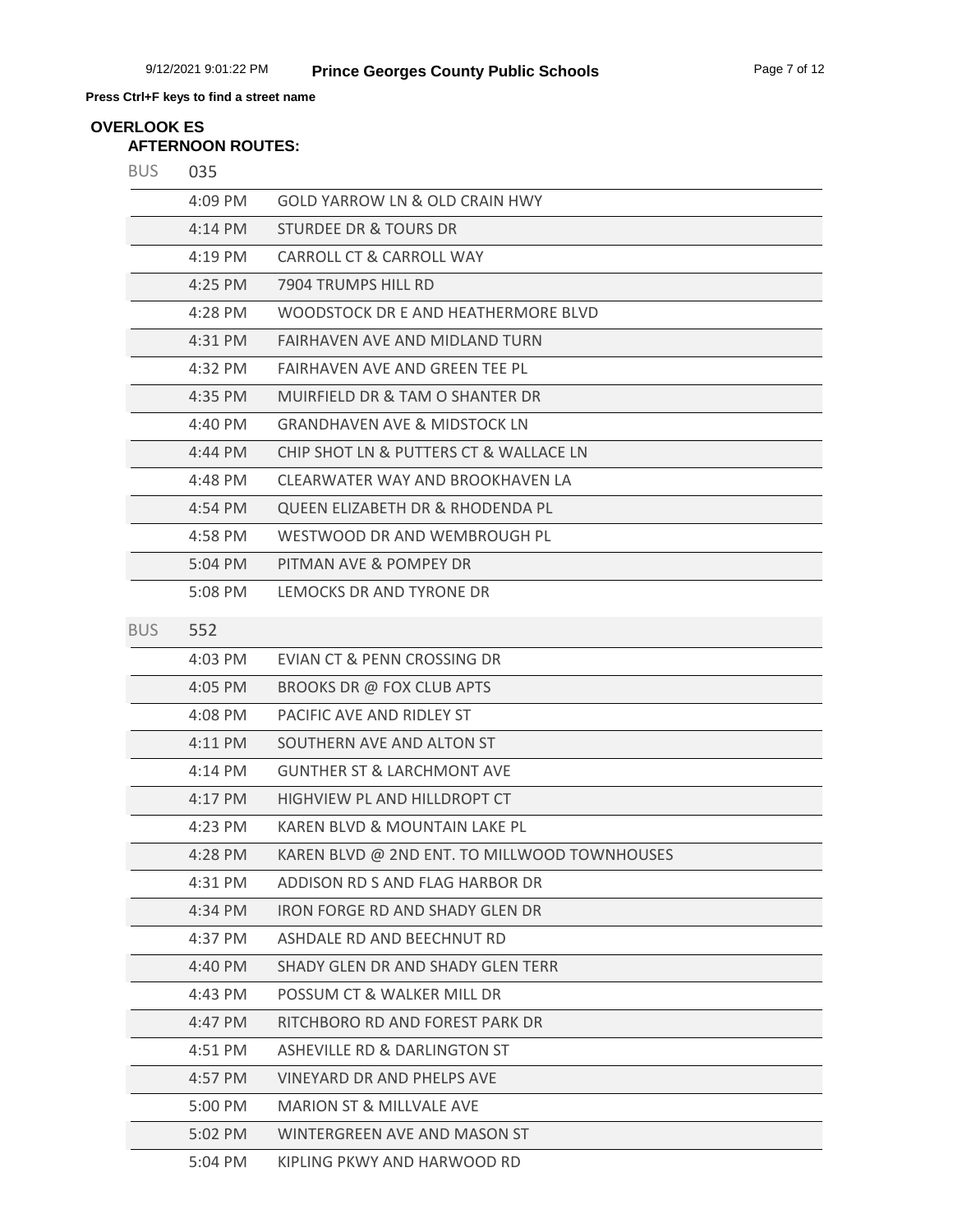|            | 5:07 PM           | <b>GATEWAY BLVD &amp; MASON ST</b>                        |
|------------|-------------------|-----------------------------------------------------------|
|            | 5:09 PM           | <b>IDEAL CHILD CARE DAYCARE - 6809 DISTRICT HGTS PKWY</b> |
|            | $5:12 \text{ PM}$ | <b>BLAZER DR AND FOSTER ST</b>                            |
| <b>BUS</b> | 560               |                                                           |
|            | 3:59 PM           | FAIRHILL DR & GREEN VALLEY DR                             |
|            | $4:03$ PM         | WHITHALL SQUARE APTS @ POOL (2)                           |
|            | 4:08 PM           | LAKEWOOD ST AND HOLLY SPRING ST                           |
|            | $4:12$ PM         | BROOKS DR & SUSSEX SQUARE APTS DR @ CROSS WALK            |
|            | $4:14$ PM         | <b>EAST AVE AND EAST PL</b>                               |
|            | $4:19$ PM         | BELGREEN ST AND WOOD CREEK DR                             |
|            | 4:22 PM           | REGENCY PKWY & IMPERIAL GARDENS DR                        |
|            | $4:25$ PM         | KINGSWOOD DR AND PONDERAY ST                              |
|            | 4:27 PM           | REGENCY PKWY & ROCK QUARRY TER & STONEY MEADOWS DR        |
|            | 4:29 PM           | SAMUEL MASSIE ACADEMY                                     |
|            | 4:30 PM           | SOUTH HIL MAR CIR AND HIL MAR DR                          |
|            | 4:34 PM           | WALTERS LA AND KEYSTONE MANOR DR                          |
|            | 4:39 PM           | CHAVEZ LA AT THE CIRCLE                                   |
|            | 4:42 PM           | CEDAR POST DR & REGENCY PKWY & ROSE CREST LN              |
|            | 4:50 PM           | SUITLAND RD AND MCKELDIN DR                               |
|            | 4:58 PM           | AUTH WAY & CAPITAL GATEWAY DR & TELFAIR BLVD              |
|            | 5:00 PM           | AUTH WAY @ METROPLACE TOWN CTR PARKING ENT                |
|            | 5:09 PM           | FOREST PINES DR & IMPERIAL OAKS LN                        |
|            | $5:13$ PM         | CRYSTAL OAKS LN & HIGH HOLLY CT & WINDING WATERS TER      |
|            | $5:18$ PM         | DEER MEADOW LN & FOX MEADOW WAY                           |
|            | $5:24 \, PM$      | WESTPHALIA RD AND VALLEY FOREST DR                        |
|            | 5:29 PM           | <b>CHESTER GROVE CT &amp; CHESTER GROVE RD</b>            |
| <b>BUS</b> | 682               |                                                           |
|            | 4:05 PM           | BRINKLEY RD & HUNTCREST CONDOMINIUMS DRIVE                |
|            | 4:06 PM           | BRINKLEY RD & BRINKLEY HOUSE APTS DRIVEWAY @ CROSSWALK    |
|            | 4:08 PM           | BRINKLEY RD & BREEZY HILL TERR                            |
|            | 4:10 PM           | <b>CORNING AVE &amp; EVERHART PL</b>                      |
|            | 4:13 PM           | CARYHURST DR AND BUCKLAND DR                              |
|            | 4:18 PM           | <b>GRANGE HALL DR AND HENSON VALLEY WAY</b>               |
|            | 4:21 PM           | JAYWICK AVE & LUMAR DR                                    |
|            | 4:24 PM           | JAFFREY RD & PIERMONT DR                                  |
|            | 4:30 PM           | PALMER RD AND POTOMAC HGTS DR @ METRO STOP-TOP            |
|            | 4:31 PM           | DEVON HILLS DR & PALMER RD                                |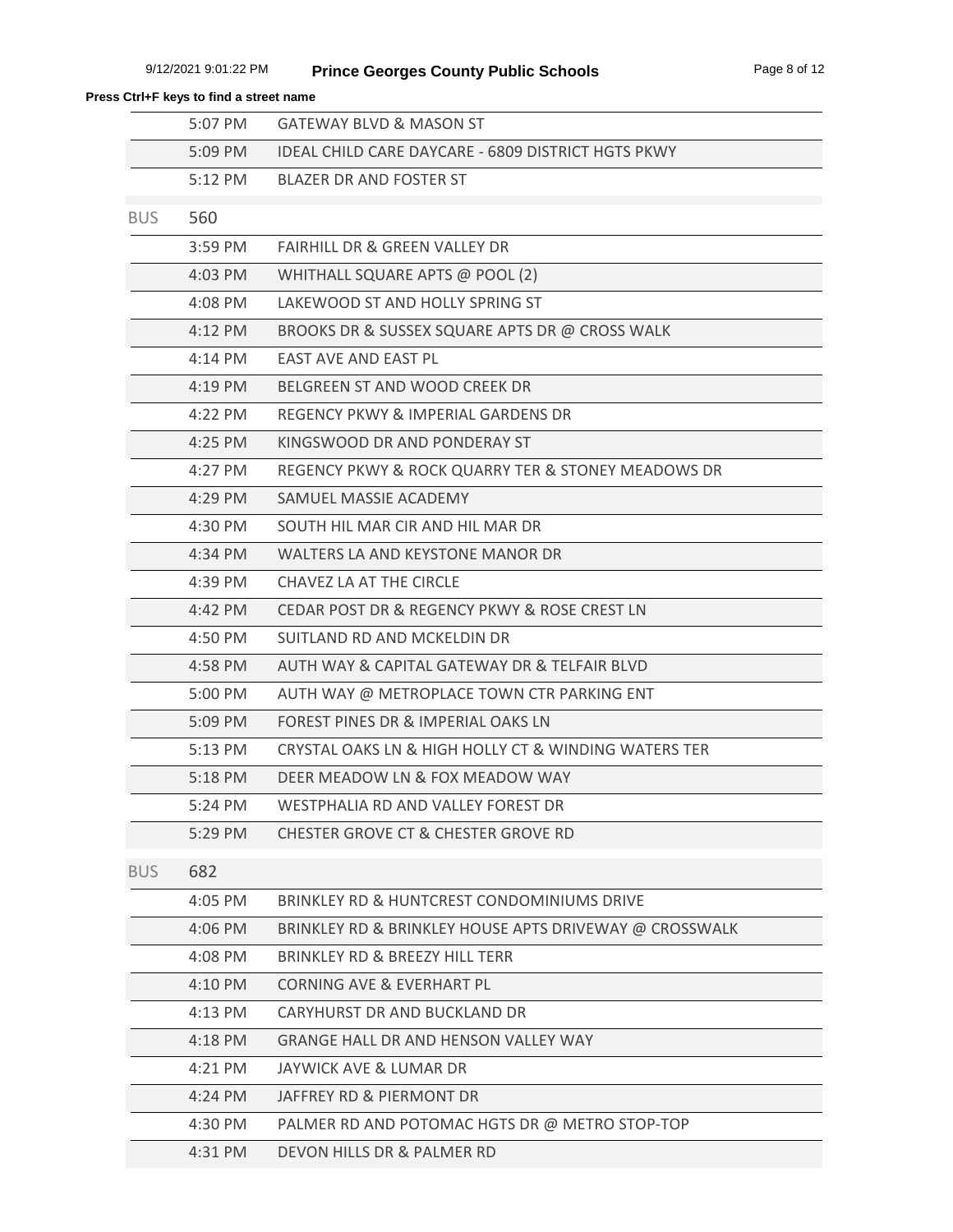| Press Ctrl+F keys to find a street name |           |                                                     |
|-----------------------------------------|-----------|-----------------------------------------------------|
|                                         | 4:36 PM   | <b>HART RD &amp; MURRAY HILL DR</b>                 |
|                                         | 4:39 PM   | CIRCLE DR E & WHITE OAK DR                          |
|                                         | $4:46$ PM | AMERICAN WAY & NATIONAL HARBOR BLVD                 |
|                                         | 4:52 PM   | 7911 INDIAN HWY BRANCH RD                           |
|                                         | 4:57 PM   | BELLA VISTA TER & POTOMAC VALLEY DR                 |
|                                         | 5:03 PM   | EL CAMINO WAY & OXON HILL RD                        |
|                                         | 5:07 PM   | <b>BROADVIEW RD &amp; CENTENNIAL DR</b>             |
|                                         | 5:11 PM   | 9906 OLD FORT RD                                    |
| <b>BUS</b>                              | 695       |                                                     |
|                                         | 4:00 PM   | APPLE ORCHARD LA AND APPLEGATE LA                   |
|                                         | 4:05 PM   | LEISURE DR & RANGER AVE                             |
|                                         | 4:13 PM   | KEPPLER PL & KEPPLER RD                             |
|                                         | 4:17 PM   | DALTON ST & MIDDLETON LN                            |
|                                         | 4:18 PM   | COLONIAL DR & MIDDLETON LN                          |
|                                         | 4:20 PM   | CEDELL PL & OLD TEMPLE HILL RD & TEMPLE HILL RD     |
|                                         | 4:23 PM   | BRINKLEY RD & LUJEAN LN                             |
|                                         | 4:26 PM   | CAPTAIN WENDELL PRUITT WAY & COPPERVILLE WAY        |
|                                         | 4:30 PM   | <b>FARMER PL &amp; SOUTHFIELD RD</b>                |
|                                         | 4:33 PM   | NORTHAM RD & SUMMERHILL RD                          |
|                                         | 4:37 PM   | 5501 BRINKLEY RD                                    |
|                                         | 4:41 PM   | <b>ALLENTOWN RD &amp; NAPOLI RD</b>                 |
|                                         | $4:43$ PM | ALLENTOWN RD & KAREN ANNE DR                        |
|                                         | 4:47 PM   | 7700 TEMPLE HILL RD                                 |
|                                         | 4:50 PM   | KIRBY RD AND RAMBLEWOOD AVE                         |
|                                         | 4:51 PM   | ALAN DR & PINEWOOD DR & STEPHEN DECATUR MS DRIVEWAY |
|                                         | 4:54 PM   | OLD BRANCH AVE AND BARNWOOD DR                      |
|                                         | 4:56 PM   | <b>ANAIO CT &amp; PLATA ST</b>                      |
|                                         | 4:58 PM   | PINTA ST & PLATA ST                                 |
| <b>BUS</b>                              | 824       |                                                     |
|                                         | $4:06$ PM | 8707 KITTAMA DR                                     |
|                                         | $4:13$ PM | CRESTWOOD AVE S & CRESTWOOD TURN                    |
|                                         | 4:19 PM   | OWENS WAY & RISON DR                                |
|                                         | 4:25 PM   | <b>6509 FLORAL PARK RD</b>                          |
|                                         | 4:30 PM   | NANJEMOY DR & OWINGS AVE                            |
|                                         | 4:36 PM   | BRINTON WAY & BRINTON WAY - BY POND                 |
|                                         | 4:41 PM   | CHADDS FORD DR & CHADSEY LN & PULASKI RD            |
|                                         | 4:52 PM   | 10805 CROSS ROAD TRL                                |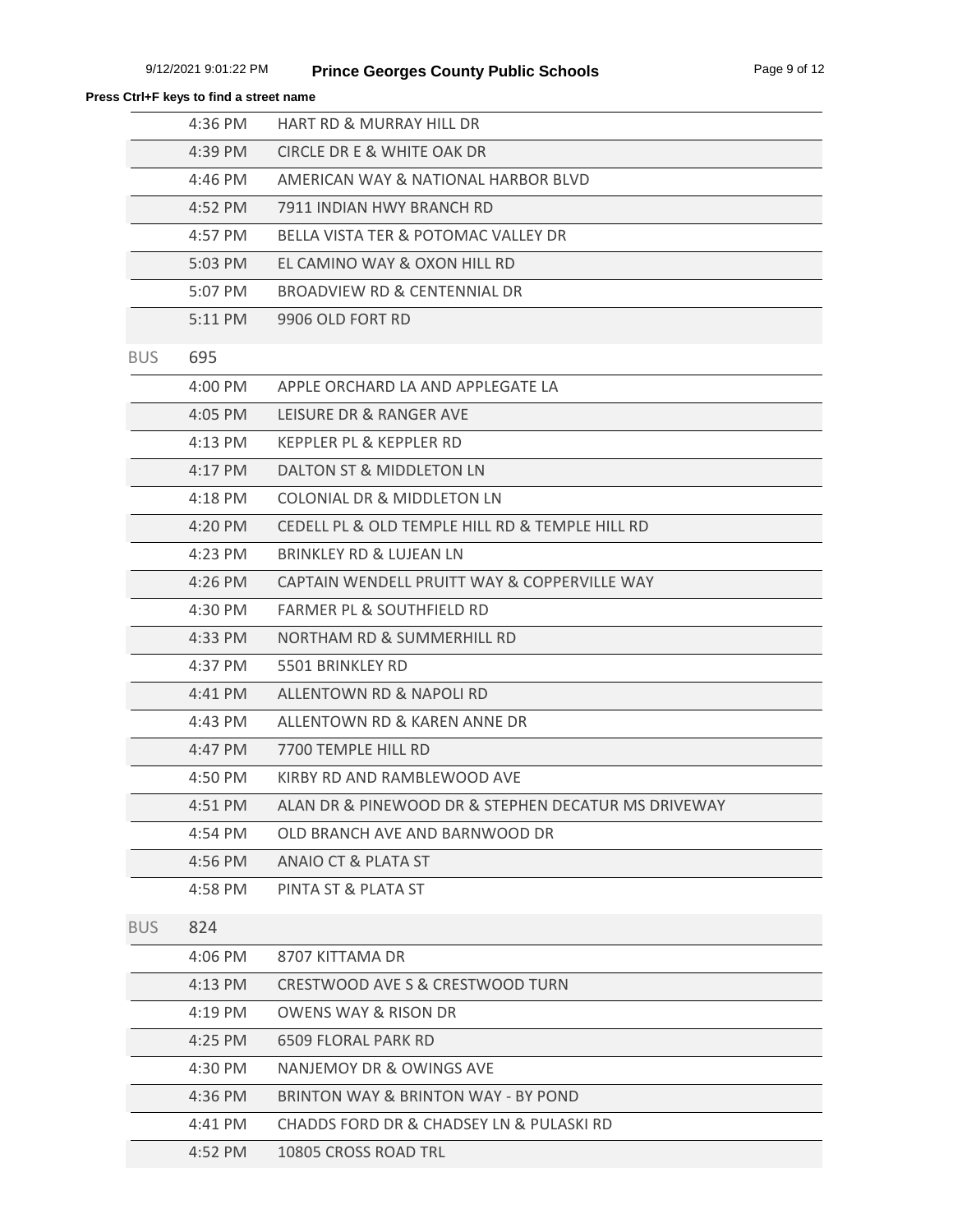|            | 5:01 PM   | 14200 MOLLY BERRY RD                             |
|------------|-----------|--------------------------------------------------|
|            | 5:05 PM   | 15910 BALD EAGLE SCHOOL RD                       |
| <b>BUS</b> | 838       |                                                  |
|            | 4:08 PM   | 11009 OLD MARLBORO PIKE                          |
|            | 4:10 PM   | <b>CHARLES HILL BLVD &amp; TROTTERS GLEN DR</b>  |
|            | 4:13 PM   | FATHER THOMAS TRL AND THOMAS SIM LEE TERR        |
|            | $4:19$ PM | MEADOW LARK AVE & SOUEID ST                      |
|            | $4:23$ PM | ARETHUSA LN & PERRYWOOD RD                       |
|            | $4:25$ PM | LADYSLIPPER LN & PURPLE AVENS AVE                |
|            | 4:31 PM   | 7711 WOODYARD RD                                 |
|            | 4:33 PM   | LANTERN LA AND GREEN ST                          |
|            | 4:35 PM   | 7708 OLD ALEXANDRIA FERRY RD                     |
|            | 4:38 PM   | FRIENDSHIP RD AND EAST CLINTON ST                |
|            | 4:44 PM   | CANBERRA DR @ GOLDFIELD PL                       |
|            | 4:48 PM   | 9403 DANGERFIELD RD                              |
|            | 4:53 PM   | STUART LA AND BUTTON BUSH CT                     |
|            | 4:56 PM   | MOUNT AUBURN DR & RAINTREE WAY & SUMMIT CREEK RD |
|            | 5:01 PM   | COLORADO ST & PURPLE LILAC LN & SAND CHERRY WAY  |
|            | 5:04 PM   | DANFORD DR & KEYSTONE AVE                        |
|            | 5:05 PM   | BROOKE JANE DR & PENNY AVE                       |
|            | 5:11 PM   | BIRCHVIEW DR & BONIWOOD TURN                     |
|            | $5:16$ PM | SPELL RD & SPYRI DR                              |
|            | 5:20 PM   | <b>GWYNNDALE DR AND GWYNNDALE PL</b>             |
| <b>BUS</b> | 907       |                                                  |
|            | 4:11 PM   | <b>BATTERSEA LN &amp; FREEDOM LN</b>             |
|            | $4:13$ PM | FORT WASHINGTON RD & KIMBERLY WOODS LN           |
|            | $4:16$ PM | AUTUMNWOOD LN & SERO ESTATES DR                  |
|            | $4:19$ PM | FORT WASHINGTON RD & LOURDES DR                  |
|            | 4:22 PM   | ASBURY DR & E TANTALLON DR                       |
|            | $4:27$ PM | CALVERT LN & WARBURTON DR                        |
|            | 4:28 PM   | FORT WASHINGTON RD & OLD FORT RD                 |
|            | 4:29 PM   | FORT WASHINGTON RD & GLASGOW CT & GLASGOW WAY    |
|            | 4:35 PM   | <b>CEDAR RD &amp; PISCATAWAY DR</b>              |
|            | 4:36 PM   | COLDWATER DR & PENDLETON ST                      |
|            | 4:41 PM   | <b>BUCHANAN DR &amp; FILLMORE RD</b>             |
|            | 4:45 PM   | CLEAR CREEK DR & JOMAR DR                        |
|            | 4:49 PM   | <b>GUNPOWDER DR &amp; N STAR DR</b>              |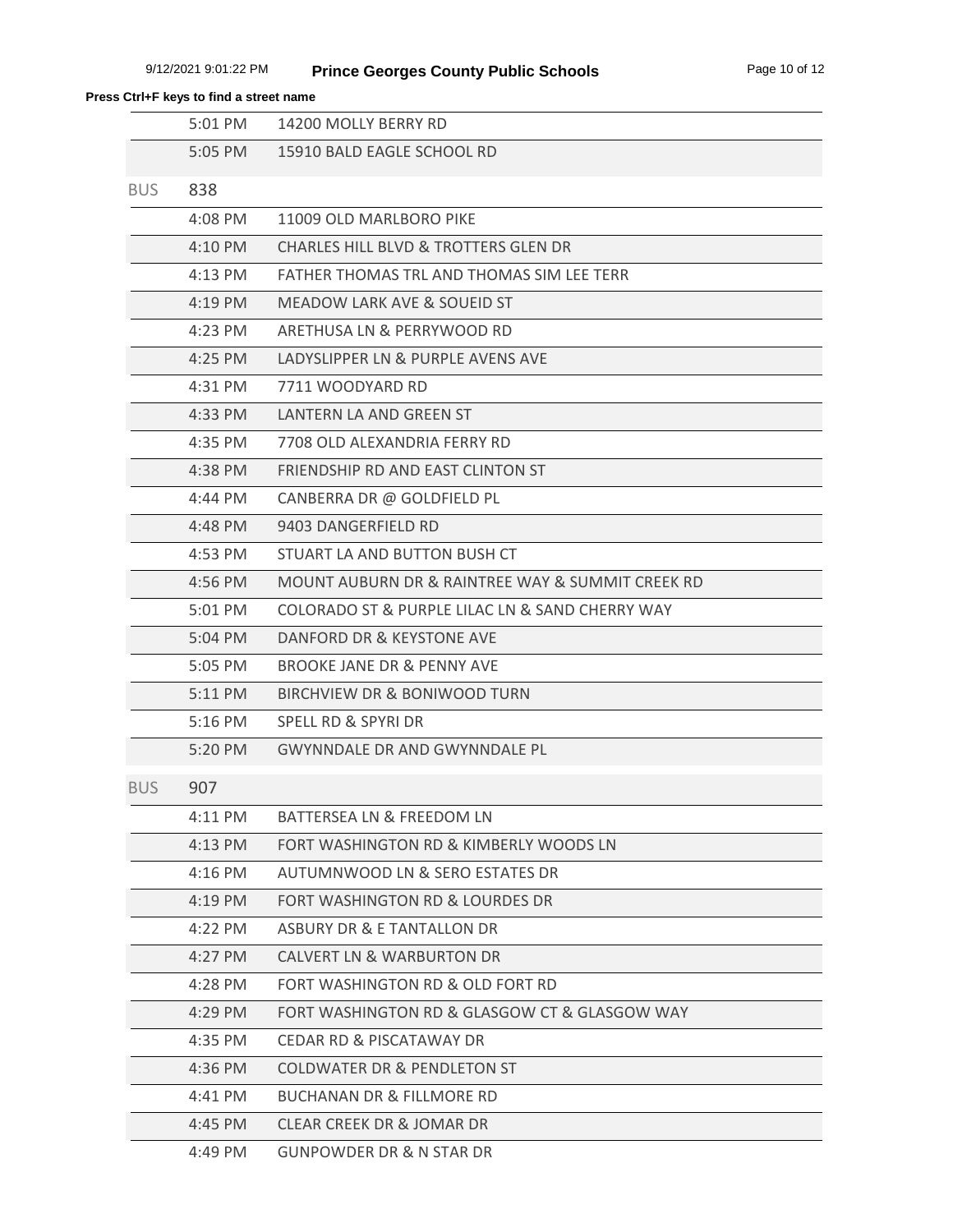|            | 4:51 PM          | <b>GUNPOWDER DR &amp; OLD DRUMMER BOY LN</b>  |
|------------|------------------|-----------------------------------------------|
|            | 5:04 PM          | OAKLAWN RD AND JOLLY LA                       |
|            | 5:08 PM          | ARDEN LN & GIBBONS DR                         |
|            | $5:10$ PM        | ALLENTOWN RD & PATS LN                        |
| <b>BUS</b> | 908              |                                               |
|            | 4:08 PM          | NATAHALA DR & SANTEETLAH RD                   |
|            | 4:13 PM          | TEMPLE HILL RD AND SALIMA ST                  |
|            | $4:18$ PM        | STEED RD & STONEY HARBOR DR                   |
|            | $4:22$ PM        | <b>GEENA NICOLE DR AND ETHAN THOMAS DR</b>    |
|            | 4:30 PM          | MARY BETH BLVD & SIR WOODBURN WAY             |
|            | 4:36 PM          | MARY CATHERINE DR AND ACCOLADE DR             |
|            | 4:44 PM          | KIDDER RD AND PISCATAWAY LANDING DR           |
|            | 4:51 PM          | MEDINAH RIDGE RD AND SAINT MARYS VIEW         |
|            | 4:59 PM          | BRAEMAR CT AND CARLEE CT                      |
|            | 5:03 PM          | BEALLE HILL RD AND ALHAMBRA AVE               |
|            | 5:05 PM          | DERBYSHIRE WAY & HORIZON VIEW PL              |
|            | 5:10 PM          | CHATSWORTH DR & SAINT JAMES CT                |
|            | $5:16$ PM        | EMILY CT & HENRIETTA DR & JENNIFER DR         |
|            | 5:26 PM          | CATHERINE FRAN DR & SHANNA DR                 |
| <b>BUS</b> | H <sub>0</sub> 7 |                                               |
|            | 3:56 PM          | 3200 CURTIS DR @ TOP OF THE HILL APTS         |
|            | 3:59 PM          | 29TH PL & FAIRLAWN ST                         |
|            | 4:00 PM          | 27TH AVE & CATSKILL ST                        |
|            | $4:03$ PM        | OXON RUN DR & ANVIL LN                        |
|            | 4:08 PM          | 19TH AVE & COLEBROOKE DR                      |
|            | 4:10 PM          | 23RD PKWY @ IVERSON TOWERS @ ANTON HOUSE APTS |
|            | 4:13 PM          | 26TH AVE & KEATING ST & LYONS ST              |
|            | 4:18 PM          | SAINT BARNABAS RD & WILKINSON DR              |
|            | 4:23 PM          | HAGAN RD AND LESLIE AVE(DONT CROSS STUDENTS)  |
|            | 4:26 PM          | <b>KERNAL LN &amp; N BARNABY LN</b>           |
|            | 4:29 PM          | ALICE AVE & VIRGINIA LN                       |
|            | 4:34 PM          | <b>NORLINDA AVE &amp; OWENS RD</b>            |
|            | 4:36 PM          | ABBOTT DR & WHEELER RD                        |
|            | 4:38 PM          | <b>CALAIS ST &amp; WHEELER RD</b>             |
|            | 4:41 PM          | SOUTHVIEW DR & 1200 BLOCK SOUTHVIEW DR        |
|            | 4:44 PM          | <b>IRVINGTON ST &amp; MAURY AVE</b>           |
|            | 4:48 PM          | BLACK HAWK DR & WOODLAND DR                   |